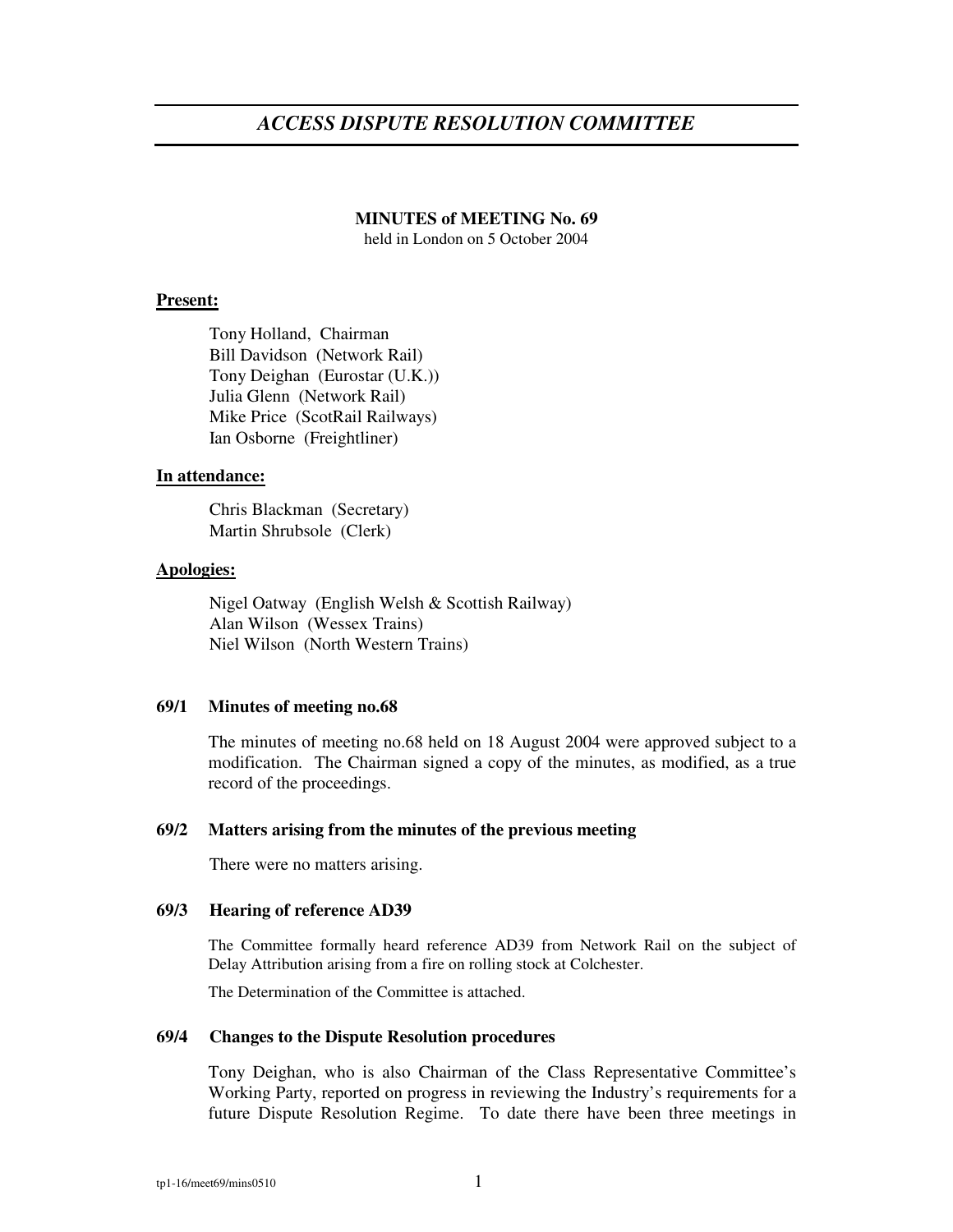which a list of significant issues has been identified and detailed evaluation has commenced. Consideration is being given to issues such as: whether the role of the ADRC is determinative or facilitative; the powers of the Committee (or whatever dispute resolution body is proposed) to give directions; whether or not there should be majority voting; and whether there is a need to retain a Counsel, if the Chairman is legally qualified.

Broadly speaking the Working Party is moving towards amending the current structure rather than adjusting the former Regulator's Condition C8 proposal.

It is anticipated that after the next two meetings an acceptable structure for the future will have emerged. To test overall acceptability, the Working Party intends to run this past stakeholders in early November before commencing drafting of detailed changes.

# **69/5 The former Regulator's reasons for his decision on an appeal against determination NV33**

Members, having considered the paper drafted and tabled by the Clerk to the Committee, agreed that it fully addressed the issues and was a useful document for the record, but not one that required to be circulated more widely. Members expressed concern at the time taken by the former Regulator to publish his reasoning, particularly as he had left the matter in limbo for 16 months. It was also irritating to find that the published document contained comment on matters that had not previously been intimated by the former Regulator as the subject of review.

## **69/6 Update on References**

- AD31 The parties, Great Eastern Railway, Anglia Railways and Network Rail, are still seeking guidance from the Delay Attribution Board;
- AD34 West Coast Trains and Network Rail have concluded discussions on the issue of watering facilities at Carlisle, and West Coast Trains has now withdrawn the reference.
- AD35 The parties, Great Eastern Railway and Network Rail, have prepared a joint submission; but the matter is temporarily stayed pending the outcome of the mediation of reference AD36.
- AD36 As directed by the Committee, Thames Trains and Network Rail have sought a mediation of their dispute. This is now scheduled to take place on Tuesday 12 October. *[Post-meeting note: rescheduled to 25 October]*
- AD37 The parties, Thames Trains and Network Rail, will prepare a joint submission informed by outcome of any hearing of reference AD35.
- AD38 from Arriva Trains Wales and Network Rail re allocation of delays; this has been referred back to the Delay Attribution Board for further advice.